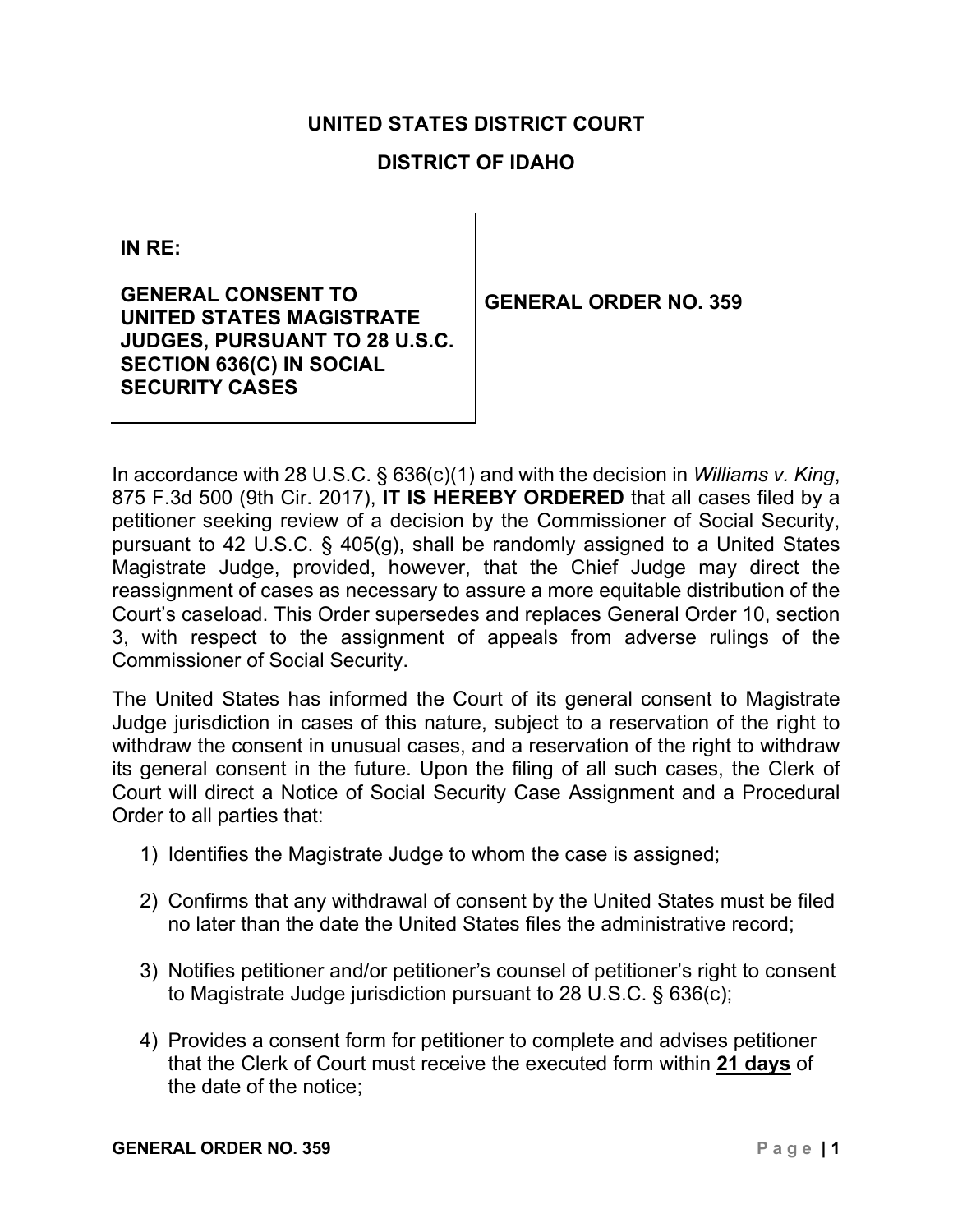- 5) Advises the parties as to the Court's procedure as set forth below in the absence of petitioner's consent; and
- 6) Advises the parties regarding deadlines for filing the Administrative Record, and sets forth the briefing schedule.

**IT IS FURTHER ORDERED** that if petitioner timely consents, and if the United States does not timely withdraw consent, the case will be deemed assigned to the Magistrate Judge for all purposes without the necessity of an order of referral. In the event that the petitioner does not timely consent, or if the United States timely withdraws its consent, the Clerk of Court will randomly reassign the case to a United States District Judge. Reassigned cases will be referred pursuant to 28 U.S.C. § 636(b)(1)(B), without further order, to the same Magistrate Judge who was initially drawn to conduct preliminary proceedings, including all pretrial, non-dispositive matters, and to issue a Report and Recommendation to the assigned District Judge, unless the District Judge directs otherwise.

**IT ALSO IS HEREBY ORDERED** that the Clerk of the Court may make ministerial changes to the attached Procedural Order, Notice of Social Security Case Assignment Form and Consent Form without revision of this General Order.

DATED: March 3, 2020

 $L_{1}$   $M_{2}$   $L_{1}$   $M_{3}$ 

David C. Nye **Ronald E. Bush** 

**\_\_\_\_\_\_\_\_\_\_\_\_\_\_\_\_\_\_\_\_\_\_\_\_\_ \_\_\_\_\_\_\_\_\_\_\_\_\_\_\_\_\_\_\_\_\_\_\_\_\_\_\_\_\_\_\_**

Chief United States District Judge Chief United States Magistrate Judge

inmill  $\mathcal{R}$  Candy Wagahoff Dale United States District Judge United States Magistrate Judge

**\_\_\_\_\_\_\_\_\_\_\_\_\_\_\_\_\_\_\_\_\_\_\_\_\_**

Mikel H. Williams United States Magistrate Judge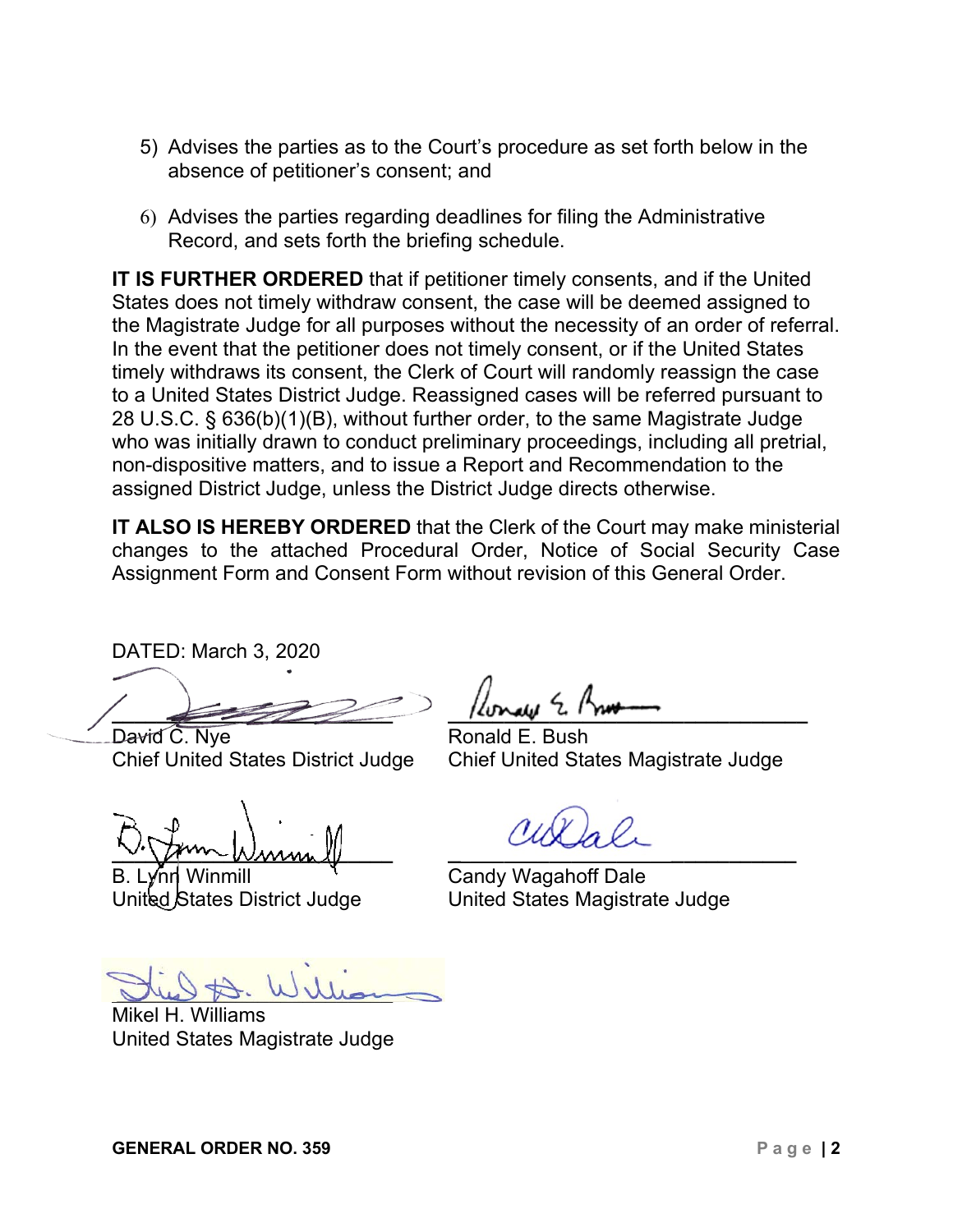#### *UNITED STATES DISTRICT COURT for the District of Idaho*

## PETITIONER, CASE NO.

v.

Commissioner of Social Security, *PROCEDURAL ORDER*

### RESPONDENT.

The above action seeks review of a final decision of the Commissioner of Social Security denying Petitioner Social Security disability benefits. The Court's jurisdiction is limited to reviewing the administrative record to determine whether the decision is supported by substantial evidence in the record and whether the proper legal standard has been applied. Notwithstanding any other rule governing the procedure in civil cases, IT IS ORDERED:

1. That, within sixty (60) days of service, Respondent must either serve and file a certified copy of the administrative record, which will constitute Respondent's answer, or a motion to dismiss. If the Court denies Respondent's motion to dismiss, Respondent must serve and file the certified copy of the administrative record within thirty (30) days of service of the Court's order.

2. That within thirty (30) days after service of the administrative record, Petitioner must serve and file a brief in support of the petition for review.

3. That within thirty (30) days after service of Petitioner's brief, Respondent must serve and file a response brief.

4. That within fourteen (14) days after service of Respondent's brief, Petitioner may serve and file a reply brief.

5. That the matter will be decided without a hearing, unless otherwise ordered by the Court; and

6. That no extensions of time will be permitted without order of the Court.

DATED: BY ORDER OF THE COURT

Stephen W. Kenyon, Clerk of Court

By Deputy Clerk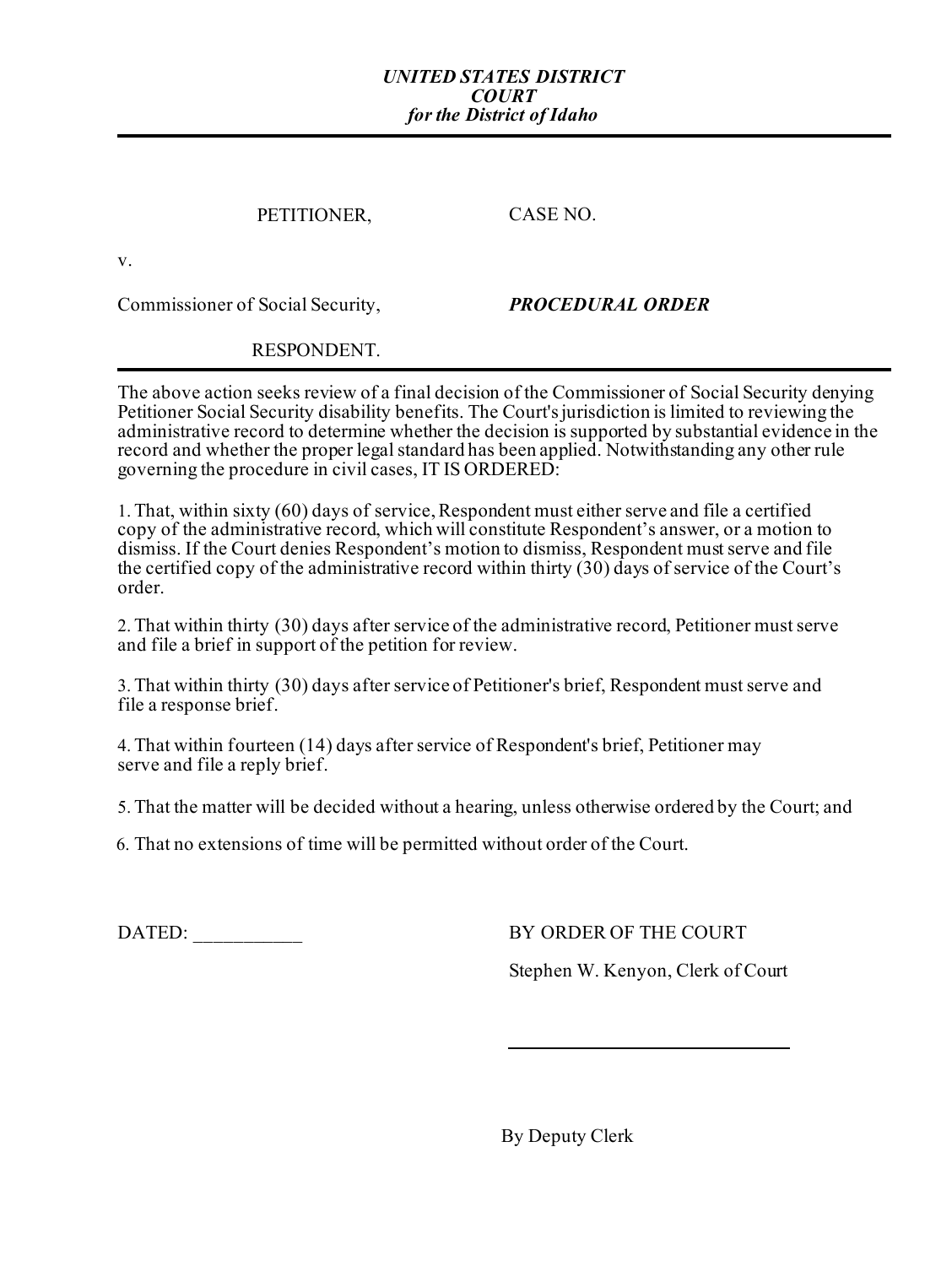#### **UNITED STATES DISTRICT COURT FOR THE DISTRICT OF IDAHO**

Petitioner,

 $\_$ 

 $\_$ 

vs.

Case No.

**NOTICE OF SOCIAL SECURITY CASE ASSIGNMENT FORM AND CONSENT FORM**

Respondent

In accordance with District of Idaho General Order No. 359, you are notified that the above entitled action has been randomly assigned to United States Magistrate Judge<br>
conduct all proceedings in this case. Candy W. Dale

Petitioner and Petitioner's counsel are hereby notified of the Petitioner's right to consent to Magistrate Judge jurisdiction pursuant to 28 U.S.C. § 636(c).

Exercise of this jurisdiction by a United States Magistrate Judge is, however, permitted only if all parties file a written consent form, a copy of which is part of this notice. The United States has informed the Court of its general consent to Magistrate Judge jurisdiction in cases of this nature. Any withdrawal of consent by the United States must be filed no later than the date the United States files the administrative record.

Provided as an attachment to this notice is a consent form for petitioner to complete. The Clerk of Court must receive the executed form within **21 days** of the date of this notice. The form may be returned to the Clerk of the Court by e-mailing the same in .pdf format to the following address:  $\frac{\text{consents}}{\text{values}}$  is a Alternatively, you may mail this form to the following address: U.S. District Court, 550 W. Fort St. Room 400, Boise, ID 83724.

If a petitioner timely consents, and if the United States does not timely withdraw consent, the case will be deemed assigned to United States Magistrate Judge Candy W. Dale for all purposes without the necessity of an order of referral. If a petitioner does not timely consent, or if the United States timely withdraws its consent, the Clerk of Court will randomly reassign the case to a United States District Judge. Reassigned cases will be referred, pursuant to 28 U.S.C. § 636(b)(1)(B), without further order to the same Magistrate Judge who was initially drawn to conduct preliminary proceedings, including all pretrial, non-dispositive matters, and to issue a Report and Recommendation to the assigned District Judge, unless the District Judge directs otherwise.

An appeal from a judgment entered by a United States Magistrate Judge will be directed to the United States Court of Appeals for the Ninth Circuit in the same manner as an appeal from any other judgment of this District Court. 28 U.S.C. § 636(c); Fed.R.Civ.P. 73.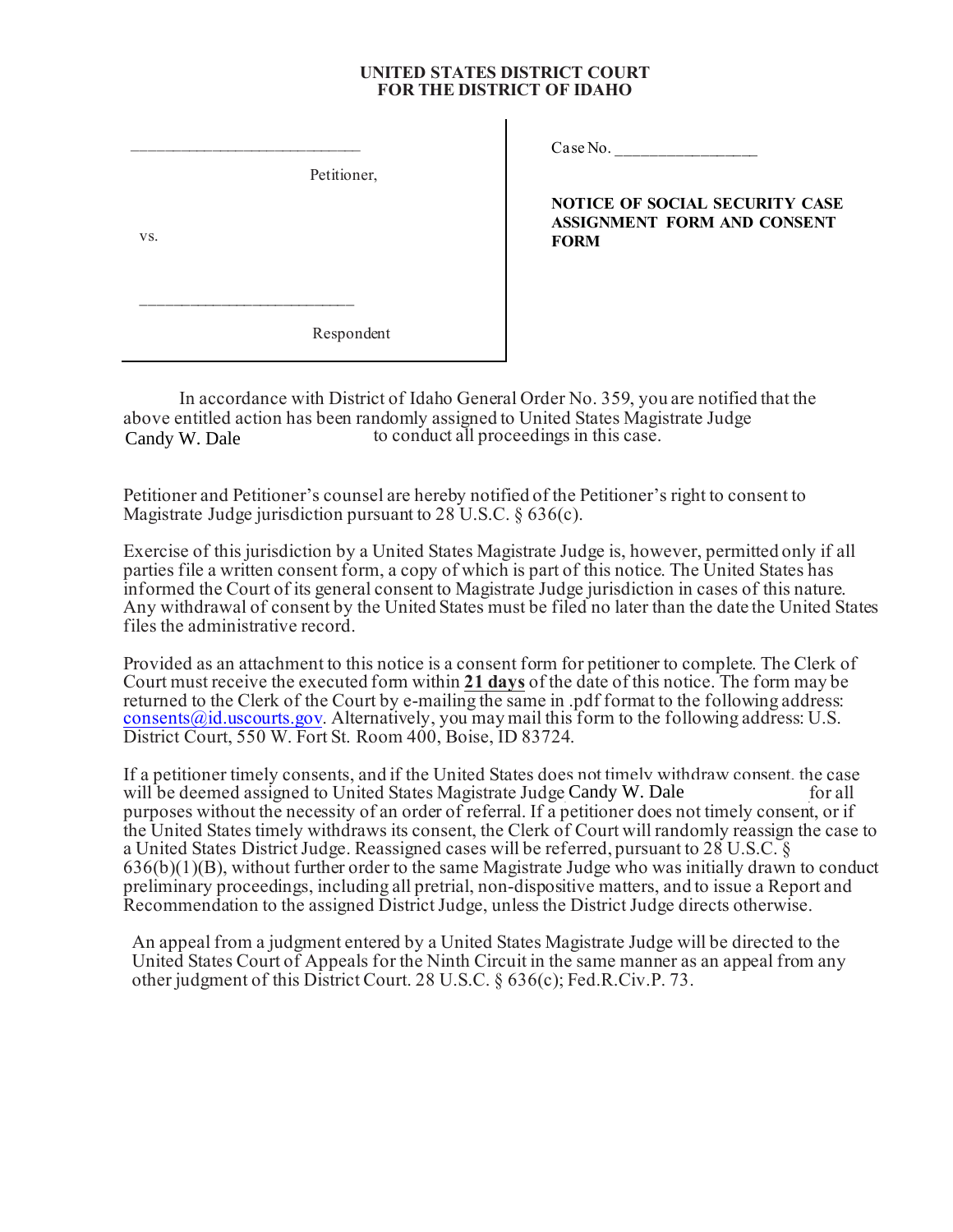## **CONSENT TO THE EXERCISE OF JURISDICTION BY A UNITED STATES MAGISTRATE JUDGE**

*Consent to a magistrate judge's authority.* In accordance with the provisions of 28 U.S.C. § 636(c), Fed. R. Civ. P. 73, and District of Idaho General Order No. 359, the undersigned party to this case **consents** to have a United States Magistrate Judge conduct all proceedings in this case, including the entry of final judgment, and all post-judgment proceedings, with direct review by the United States Court of Appeals for the Ninth Circuit in the event an appeal is filed.

| Printed name of Party Represented | Signature of Pro Se Party or Attorney | Date |
|-----------------------------------|---------------------------------------|------|
|                                   |                                       |      |

*Declination.* In accordance with the provisions of 28 U.S.C. § 636(c), Fed. R. Civ. P. 73, and District of Idaho General Order No. 359, the undersigned party to this case **declines** to have a United States Magistrate Judge conduct all proceedings in this case, and requests the case be reassigned to a United States District Judge. If a party declines to consent, this matter will be referred to the same Magistrate Judge for review and preparation of a Report and Recommendation to the assigned District Judge.

| Printed name of Party Represented | Signature of Party or Attorney | Date |
|-----------------------------------|--------------------------------|------|
|                                   |                                |      |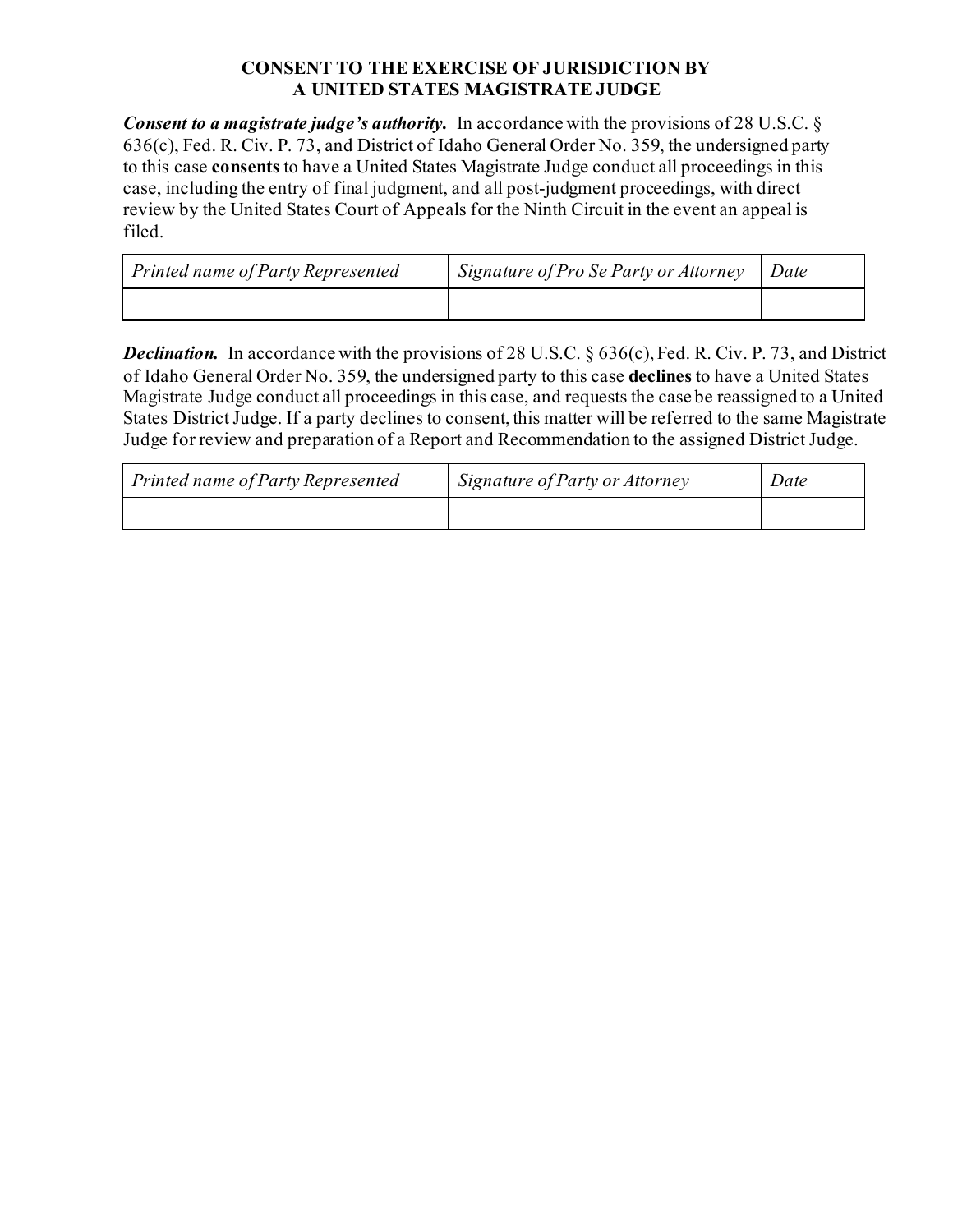#### **THE CONSENT PROCESS: WHAT IS IT? [1](#page-5-0)**

In accordance with 28 U.S.C. § 636(c), FRCP 73, and Local Rule 73.1, a Magistrate Judge is available to preside over all aspects of this case, including the jurisdictional authority to:

- − Schedule, hear, and decide all dispositive and non−dispositive matters;
- − Schedule, hear, and decide all interlocutory matters;
- − Enter final orders and judgment; and
- − Decide all post−trial motions.

Appeals from any final order or judgment entered by a Magistrate Judge are directly to the United States Court of Appeals for the Ninth Circuit. See 28 U.S.C.  $\S 636(c)(3)$ ; Fed. R. Civ. P. 73(c). However, a Magistrate Judge's exercise of this jurisdiction is permitted only if all parties voluntarily consent.

#### **How Does It Benefit Me?**

Speedy trial rights in felony criminal cases require the District's two District Judges to give priority to trying those cases, sometimes requiring that civil trial dates be moved. Magistrate Judges do not preside over felony criminal trials. As a result, a Magistrate Judge's trial docket is generally less crowded than those of the District Judges.

Magistrate Judges usually are able to provide earlier and firmer dates for both hearings and trials than might otherwise be possible by a District Judge. Because this District is very busy and the criminal docket is growing rapidly, consenting to proceed before a Magistrate Judge often means your civil case will be resolved more quickly than if before a District Judge.

Additionally, even if parties do not consent, the District Judge to whom the matter is assigned will nonetheless refer all pre−trial proceedings to a Magistrate Judge pursuant to 28 U.S.C. § 636(b), FRCP 73, and Local Rule 72.1. For any dispositive matters so referred, the Magistrate Judge will enter a Report and Recommendation for the District Judge's consideration. At that point, the review process by a District Judge generally takes 60 days. Thus, by consenting to Magistrate Judge jurisdiction at the outset, the parties also can avoid the delays and expense of this review process, while still preserving their appeal rights.

#### **How Do I Consent?**

After the case is filed, the Clerk of the Court will send the appropriate notice and consent form as provided by the General Order. The consent form affords each party an initial opportunity to consent to having a Magistrate Judge assume complete jurisdiction over the case, including trial and entry of judgment. Each party should make a decision whether to consent to or decline Magistrate Judge jurisdiction as soon as possible.

You may, without adverse substantive consequences, withhold your consent, which would preclude Magistrate Judge jurisdiction. There are no adverse consequences to any party for withholding consent.

<span id="page-5-0"></span><sup>&</sup>lt;sup>1</sup> This insert is for information purposes only and is not intended to supersede the applicable rules, including General Order No. 359, addressing the consent process in all cases in which a petitioner seeks review of a decision by the Commissioner of Social Security pursuant to 42 U.S.C. § 405(g).